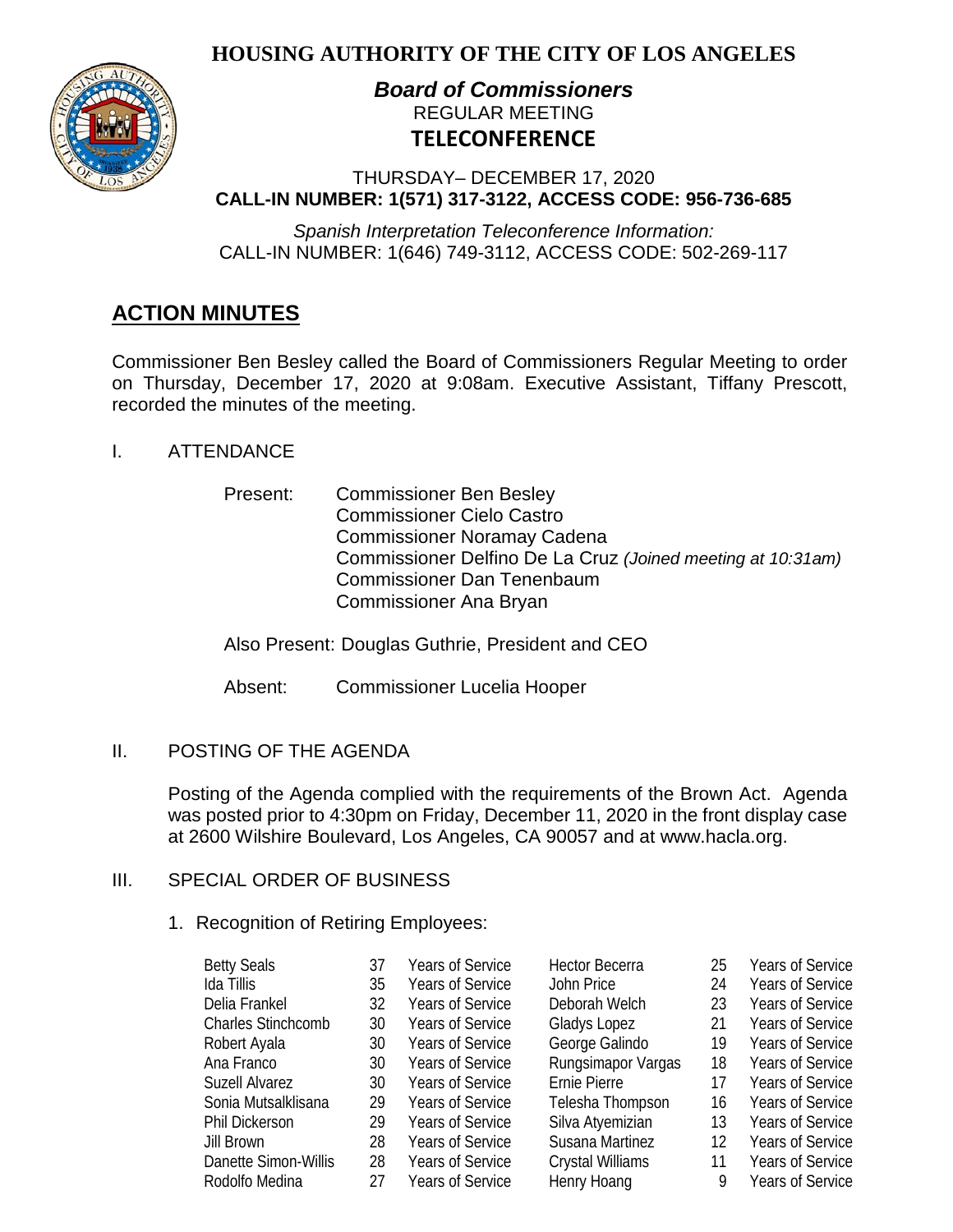| Maria Gallegos | <b>Years of Service</b> | Joel Lopez | 9 Years of Service |
|----------------|-------------------------|------------|--------------------|
| Isabel Araiza  |                         |            |                    |

#### IV. PUBLIC COMMENT INSTRUCTIONS

#### **\****Please note special Teleconference Public Comment Instructions*

MEMBERS OF THE PUBLIC WHO WISH TO SPEAK ON ANY ITEM ARE REQUESTED TO SUBMIT A **WRITTEN COMMENT** TO THE BOARD SECRETARY FOR EACH ITEM THEY WISH TO ADDRESS. **THE DEADLINE FOR WRITTEN COMMENTS IS WEDNESDAY, DECEMBER 16, 2020 AT 12:00PM. ALL WRITTEN COMMENTS SHOULD BE SUBMITTED VIA EMAIL TO [TIFFANY.PRESCOTT@HACLA.ORG.](about:blank) PLEASE MAKE SURE EMAIL INCLUDES NAME, AGENDA ITEM NUMBER, AND ADDRESS/ORGANIZATION FOR WHOM YOU REPRESENT. WE ALSO ASK THAT ALL COMMENTS BE LIMITED TO 500 WORDS OR LESS.** THE SECRETARY WILL PROVIDE ALL WRITTEN COMMENTS TO THE BOARD FOR REVIEW PRIOR TO THE DECEMBER 17, 2020 BOC MEETING. THE SECRETARY WILL ALSO READ EACH PUBLIC COMMENT INTO THE RECORD AT THE TIME THE ITEM IS CONSIDERED.

THE PURPOSE OF PUBLIC COMMENT IS TO ALLOW THE PUBLIC TO ADDRESS THE BOARD AND THE BOARD IS INTERESTED IN HEARING FROM MEMBERS OF THE PUBLIC, STAKEHOLDERS AND INTERESTED PARTIES. HOWEVER, SPEAKERS ARE ASKED TO EXERCISE COURTESY AND CONSIDER THE RIGHTS OF OTHER SPEAKERS BY ADHERING TO THE SPECIAL TELECONFERENCE PUBLIC COMMENT INSTRUCTIONS AND IF POSSIBLE REFRAIN FROM UNNECESSARY REPETITION IN THEIR COMMENTS.

- V. PRESIDENT AND CEO ADMINISTRATIVE REPORT
	- 1. Monthly Oral Report
- VI. BOARD BUSINESS ITEMS
	- A. Items for Discussion
		- 1. Proposed Resolution Authorizing the President and CEO, or Designee, to Approve a New Memorandum of Agreement (MOA) with the Los Angeles Police Department Extending Operation of the Community Safety Partnership Program for Five Years from January 1, 2021 to December 31, 2025 with a Total Contract Amount Not to Exceed \$8,750,000
		- Purpose: This item authorizes the Housing Authority of the City of Los Angeles' President & CEO to enter into a new five year Memorandum of Agreement with the Los Angeles Police Department. The MOA will replace the current amended agreement scheduled to expire on December 31, 2020 and extend the operation of the Community Safety Partnership Program for a five-year period from January 1, 2021 to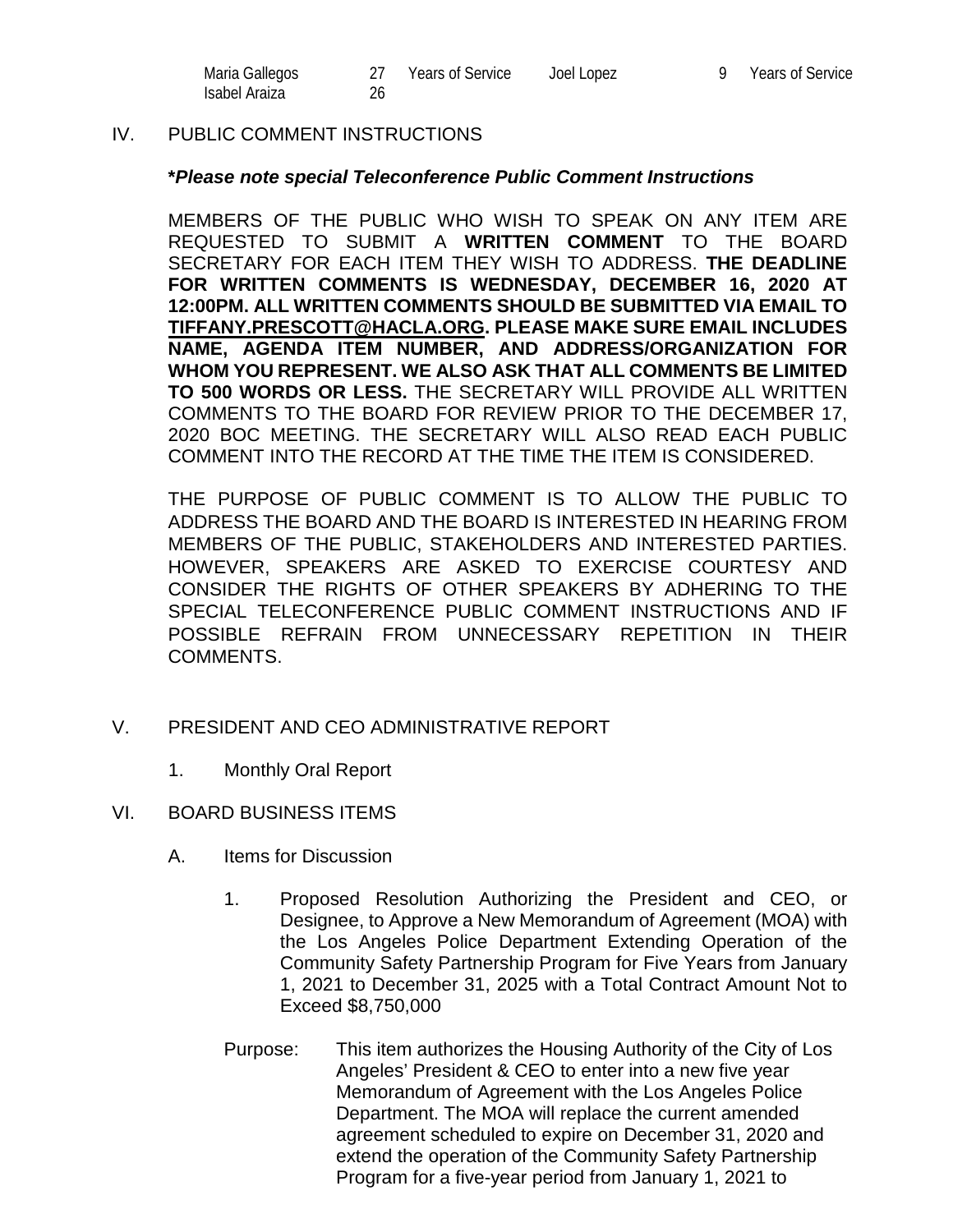December 31, 2025. This action is necessary to continue providing CSP programs and services at participating public housing sites.

Contact: Eric R. Brown, Director of Intergovernmental Relations

#### Action: **APPROVED**

Motioned: Commissioner Noramay Cadena Seconded: Commissioner Dan Tenenbaum

#### 6 AYES, 0 NAYS, 1 ABSENT (Hooper), Motion Carried

- 2. Proposed Resolution Approving the Issuance, Sale and Delivery of the Housing Authority of the City of Los Angeles Mortgage Revenue Bonds (Union Portfolio Project) 2021 Series A in an Aggregate Principal Amount Not to Exceed \$13,500,000 to Provide Financing for the Acquisition, Rehabilitation and Equipping of the Martel Apartments at 1643 N. Martel Avenue, Los Angeles CA 90046 and the Parthernia Apartments at 15230 Parthenia Street Los Angeles CA 91343 ("Projects"), Approving the Sale and Transfer of the Projects to Housing Opportunity Corporation, an Authority Instrumentality, in Connection with Such Issuance and Loaning Proceeds of the Bonds to Housing Opportunity Corporation and Approving and Authorizing the Execution and Delivery of Related Documents and Agreements and the Undertaking of Various Actions in Connection Therewith
- Purpose: To request that the Board of Commissioners authorize the issuance of the Housing Authority of the City of Los Angeles Mortgage Revenue Bonds, 2021 Series A with a not-to-exceed principal amount of \$13,5000,000. The 2021A Bonds will be fixed rate, tax-exempt bonds and will be permanent financing for the two Projects.
- Contact: Jenny Scanlin, Chief Strategic Development Officer

#### Action: **APPROVED**

Motioned: Commissioner Dan Tenenbaum Seconded: Commissioner Delfino De La Cruz

6 AYES, 0 NAYS, 1 ABSENT (Hooper), Motion Carried

B. Consent Items

Routine business items are assigned to the consent agenda. These items will be approved by the Board in one motion. A Commissioner may request any consent agenda item be removed, discussed or acted upon separately. Items removed from the consent agenda for separate action will be considered in the "Excluded Consent Items" section below.

1. Proposed Resolution Approving and Adopting the Fiscal Year 2021 Consolidated Operating and Capital Project Budgets, Authorizing the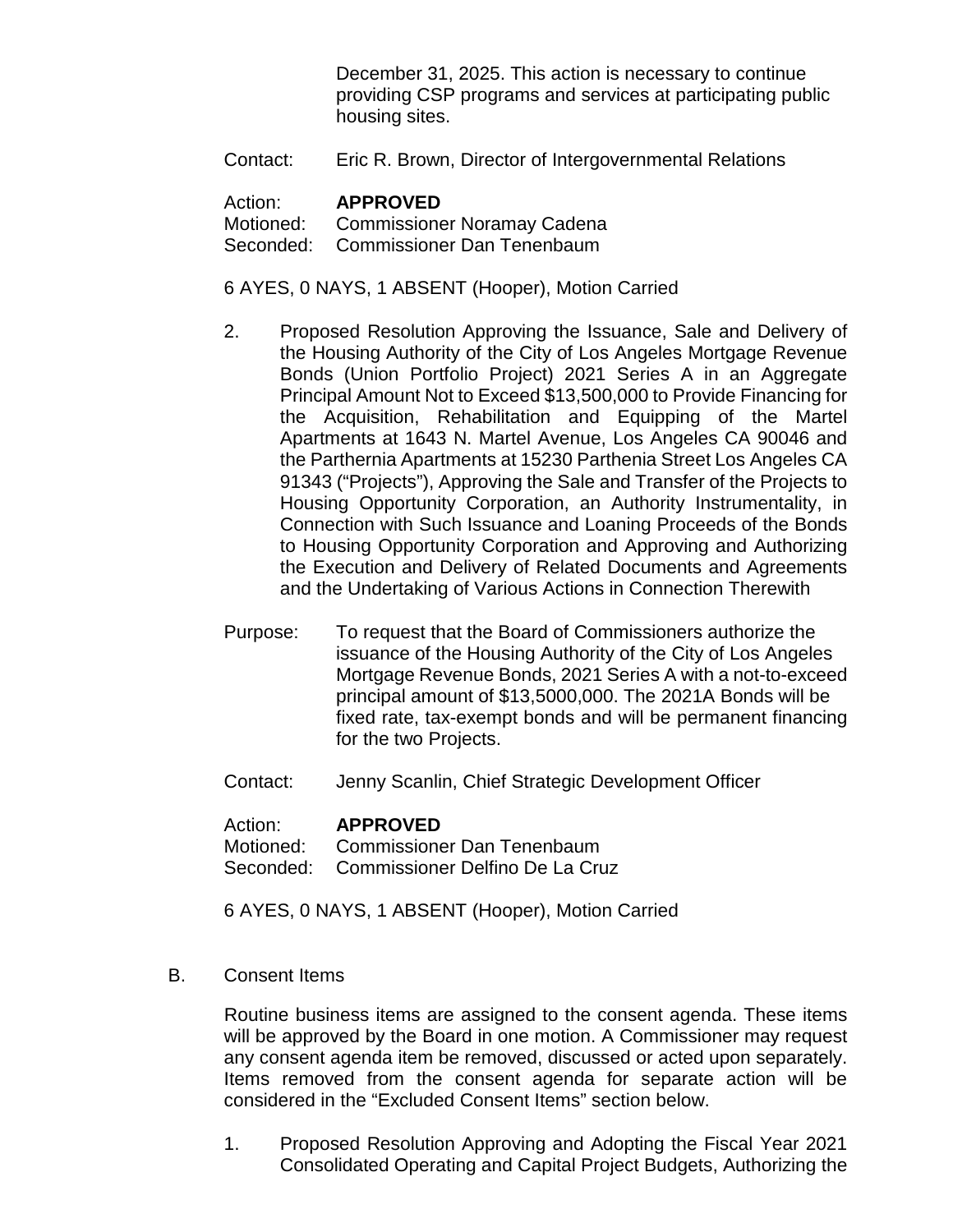President and CEO, or Designee, to Execute Any Required Budget Documents, Including the Conventional Public Housing, Section 8 Program, and L.A. LOMOD Annual Contributions Contracts as Amended, and Invest Housing Authority Funds Not Required for Immediate Necessities

- Purpose: The Budget reflects the overall financial performance goals of the Housing Authority and serves as the basis for measuring the Housing Authority's achievement of those goals. It also serves as the basis for monitoring and controlling programmatic income and expenditures. With this action, the Board of Commissioners is asked to approve and adopt the 2021 Consolidated Operating and Capital Projects Budgets, and Authorize the President and CEO to execute any and all required documents, including the Conventional Public Housing, Section 8 Program, and L.A. LOMOD Annual Contributions Contracts as amended, and Authorize the President and CEO to invest Housing Authority funds not required for immediate necessities.
- Contact: Marlene Garza, Chief Administrative Officer

#### Action: **APPROVED**

Motioned: Commissioner Dan Tenenbaum

Seconded: Commissioner Delfino De La Cruz

6 AYES, 0 NAYS, 1 ABSENT (Hooper), Motion Carried

- 3. Proposed Resolution Authorizing the President & CEO, or Designee, to Execute Amendment No. 2 to the Legal Services Contract with Goldfarb & Lipman, LLP (HA-2019-133NF) to Increase the Maximum Payment Obligation by \$250,000 for a Total Contract Amount Not-to-Exceed \$1,000,000
- Purpose: To authorize a \$250,000 increase in the maximum payment obligation under the legal services contract with Goldfarb & Lipman, LLP for the continuation of specialized legal services to the Housing Authority on an as-needed basis.
- Contact: Howard Baum, Deputy General Counsel

#### Action: **APPROVED**

Motioned: Commissioner Dan Tenenbaum

Seconded: Commissioner Delfino De La Cruz

6 AYES, 0 NAYS, 1 ABSENT (Hooper), Motion Carried

4. Proposed Resolution Authorizing the President and CEO or Designee to Execute a Contract with Yardi, Inc., for an Initial Two-Year Term with Three (3) One-Year Options for Renewal for a Total Contract Amount Not-to-Exceed \$2,600,000 for Software Licensing, Hosting, Consulting, Training, Maintenance and Technical Support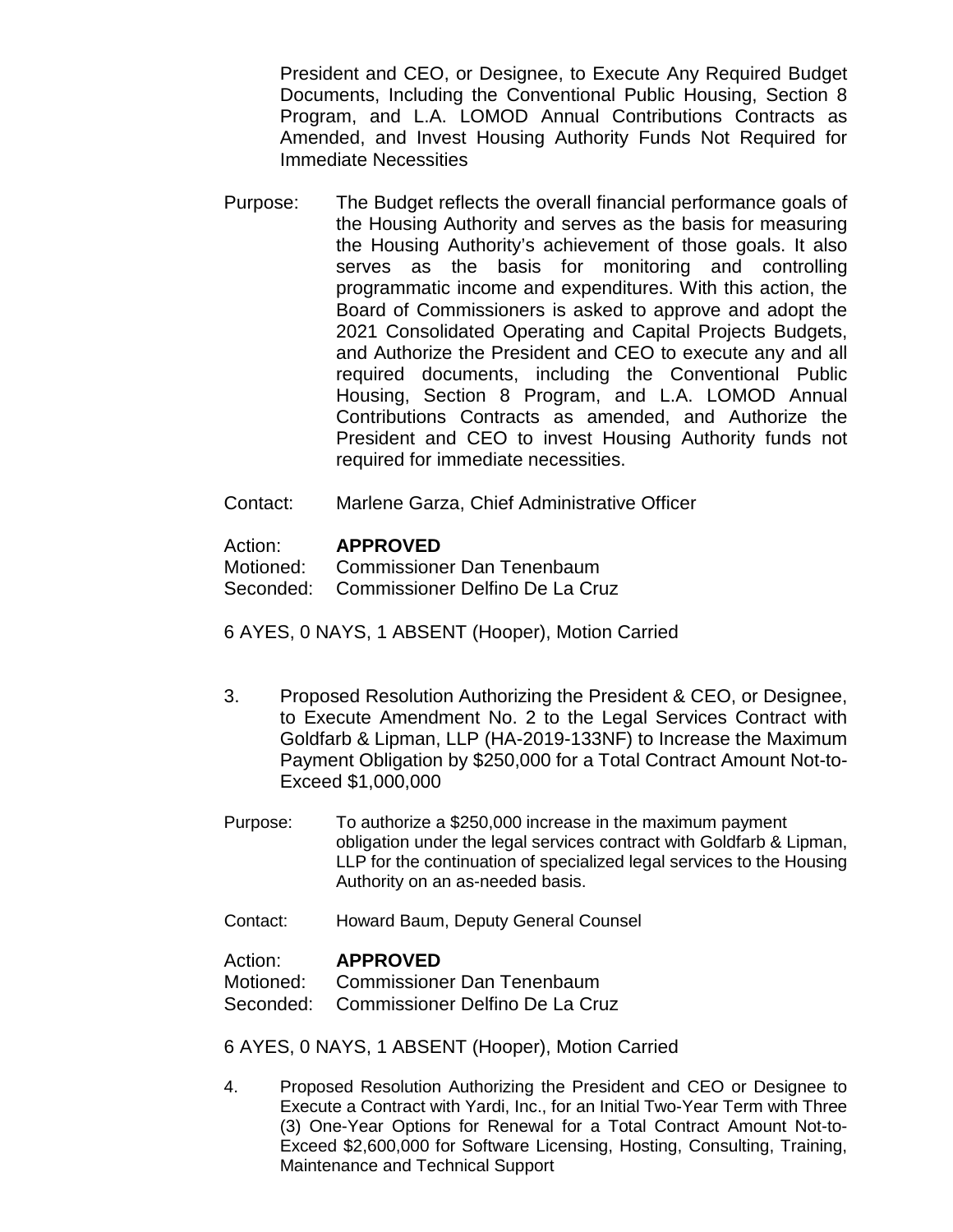- Purpose: Authorize the President and CEO to execute a contract with Yardi, Inc. for an initial two-year term with three one-year options for renewal for a total contract amount not-to-exceed \$2,600,000 for software licensing, hosting, consulting, training, maintenance and technical support services.
- Contact: Luis Yataco, Director of Information Technology

### Action: **APPROVED**

Motioned: Commissioner Dan Tenenbaum

Seconded: Commissioner Delfino De La Cruz

- 6 AYES, 0 NAYS, 1 ABSENT (Hooper), Motion Carried
- 5. Proposed Resolution Approving Submission to the U.S. Department of Housing and Urban Development (HUD) of Application(s) for the Disposition of Non-Dwelling Property Related to the Original Aliso Village Project and the Undertaking of Various Actions in Connection **Therewith**
- Purpose: Authorize the President and CEO of the Housing Authority of the City of Los Angeles to submit Section 18 disposition application(s) to the U.S. Department of Housing & Urban Development so that the Authority can convey certain nondwelling properties to the Los Angeles Unified School District in a fair market value exchange for LAUSD property currently part of the Pueblo del Sol I Rental Assistance Demonstration redevelopment project.
- Contact: Jenny Scanlin, Chief Strategic Development Officer

## Action: **APPROVED**

Motioned: Commissioner Dan Tenenbaum

- Seconded: Commissioner Delfino De La Cruz
- 6 AYES, 0 NAYS, 1 ABSENT (Hooper), Motion Carried
- 6*.* Build HOPE Update: 3rd Quarter 2020 Data Visualization

## **Receive and File**

- Purpose: This memo continues from the September update on indicator tracking and reflects progress captured during the 3<sup>rd</sup> quarter of 2020.
- Contact: Jenny Scanlin, Chief Strategic Development Officer

#### Action: **APPROVED**

Motioned: Commissioner Dan Tenenbaum

- Seconded: Commissioner Delfino De La Cruz
- 6 AYES, 0 NAYS, 1 ABSENT (Hooper), Motion Carried